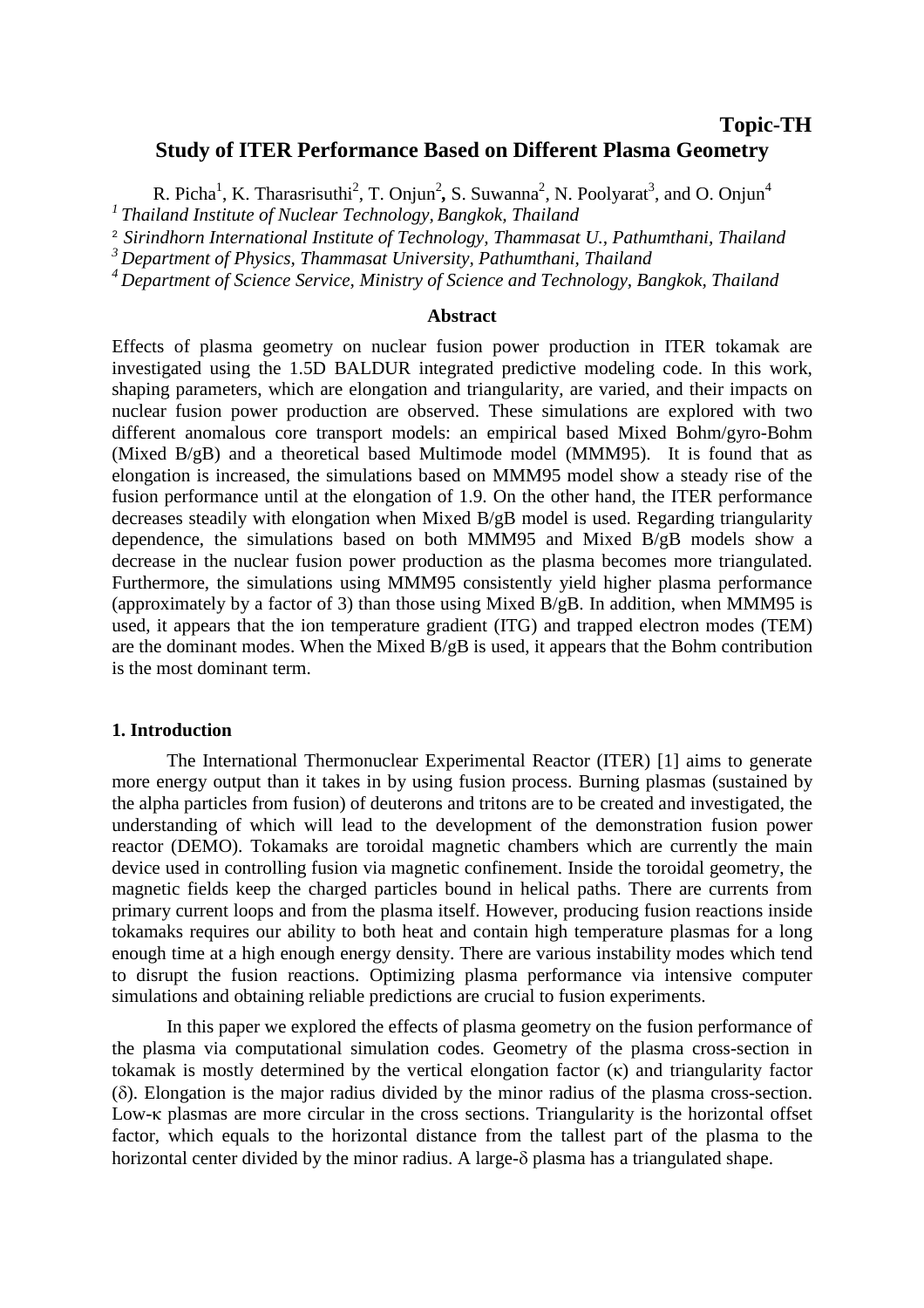### **2. Methods**

A BALDUR integrated predictive modeling code [2] is used to carry out the simulations of ITER plasmas with the standard H-mode scenario, as it is the reference scenario for ITER. The aspect ratio of ITER is set as follows: major radius  $R = 6.2$  m, minor radius  $a = 2.0$  m. Other parameters are: plasma current  $I_p = 15$  MA, toroidal magnetic field  $B_T$  $= 5.3$  T, edge ion and electron temperatures 3.0 keV (the value obtained from empirical models based on magnetic and flow shear stabilization and infinite-n ballooning modes in [6] is 2.7 keV), and line density  $n_1 = 1.0 \times 10^{20}$  m<sup>-3</sup>. ITER will house 830 m<sup>3</sup> of DT plasma. A combination of 33 MW of NBI heating power and 7 MW RF heating power is used. The plasma parameters are summarized in Table 1. Time evolution of plasma properties can be investigated.

|      |               |      |      | Plasma current   $B_T$   Density   NBI power   RF power   Total aux. power   $T_{i, \text{ped}}$ |       | $\mathbf{I}_{e, \text{ ped}}$ |
|------|---------------|------|------|--------------------------------------------------------------------------------------------------|-------|-------------------------------|
| (MW) | $(m^{-3})$    | (MW) | (MW) | (MW)                                                                                             | (keV) | (keV)                         |
|      | $1.0x10^{20}$ |      |      |                                                                                                  |       |                               |

Table 1: Summary of relevant plasma parameters.

When particles collide, they transfer energy and cause diffusion. Since these particles are charged, besides continuously losing energy via such collisions, they also radiate energy in the form of photons. In this work, the simulations are studied via the use of two different core transport models: a theoretical based Multimode model (MMM95) [3] and an empirical based Mixed Bohm/gyro-Bohm (Mixed B/gB) [4].

### **3. Results and Discussions**

In these simulations, the anomalous transport is calculated using the MMM95 transport model [3], while the neoclassical transport between the plasma species is computed using the NCLASS module [5]. The Mixed B/gB anomalous transport model was also used for comparisons. The performance of the plasma is measured in the term of fusion Q, which is the power extracted from each fusion reaction divided by the externally supplied power. Using the known energy fraction of the alpha particle (20%) in each fusion reaction, we can calculate the fusion power.

In Fig. 1, we see the time evolution profiles of the electron and ion core temperatures, calculated using different elongation parameters. MMM95 is used. The electrons have a higher temperature than the ions by about 35% at  $t = 300s$ . The profile shapes are the same for different elongation settings. The profiles are also relatively unchanged as triangularity is varied. As the elongation increases, the temperature decreases. In each simulation, the pedestal temperature seems to continue rising beyond the time limit studied here.



Figure 1: Time evolution of the electron (left) and ion (right) temperatures at the plasma core. MMM95 model is used.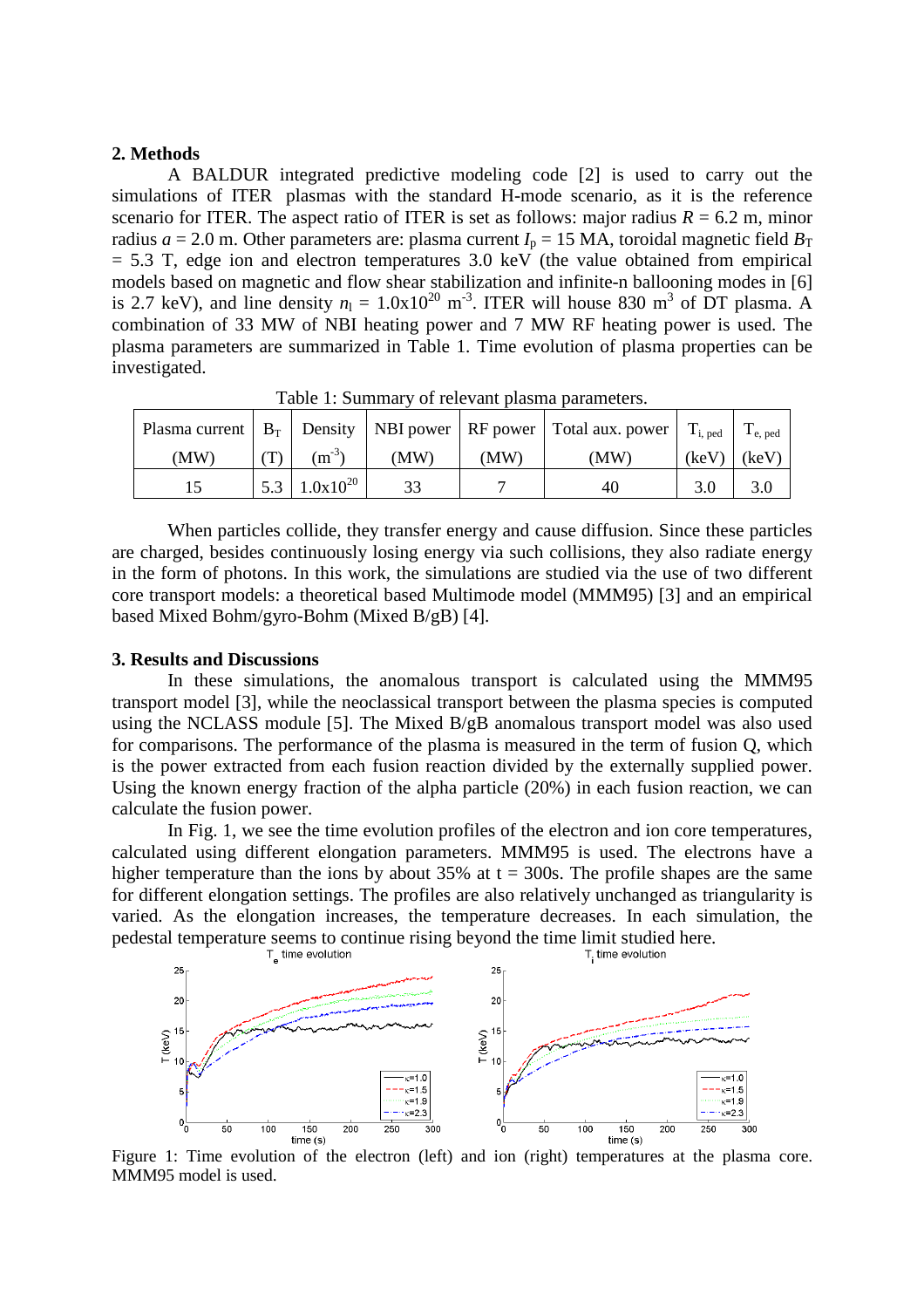The ratio of the power output to the power input changes over time. Time evolutions of Q are studied as functions of elongation and triangularity. Figure 2 shows time evolution profiles of fusion Q as elongation is varied. In MMM95 results, the perfectly symmetric plasma has low Q. The increase in Q seems to cease around the elongation of 1.9. In Mixed B/gB, as the elongation gets too large, Q loses its peak shape profile. The circular plasma also does not have a well defined Q peak.



Figure 2: Elongation dependence of fusion Q, shown as time evolution profiles. MMM95 model is used.

The triangularity dependence is shown in Fig. 3 Whereas MMM95 gives Q profiles which generally flatten out with time. Mixed B/gB yields O values that peak around 40 seconds and then drop to lower values. The triangularity sensitivity of the Mixed B/gB results is less radical than the elongation sensitivity. The results seem to suggest better fusion performance in low-triangularity plasma.



Figure 3: Triangularity dependence of fusion Q, shown as time evolution profiles. MMM95 model is used in the left panel. Mixed B/gB model results are shown on the right panel.

In Fig. 4, the fusion Q at the end of the time cycle is plotted as a function of elongation. The triangularity sensitivity is shown in Fig. 5. From the elongation range studied (1.0-2.3), MMM95 simulation shows the increase of Q with elongation, peaking around elongation of 1.9. The Q calculated from Mixed B/gB shows a steady decline as the plasma becomes more elongated. The effect of elongation was empirically found to extend the duration of confinement therefore the Multi-Mode model anomalous transport contributions were multiplied by  $1/\kappa^4$  [3]. ( $\kappa$  is the local elongation coefficient.) Mean values of Q are 5.6 (MMM95) and 2.9 (Mixed B/gB). The increasing triangularity generally seems to decrease the plasma performance in both MMM95 and Mixed B/gB models. The mean values of Q are 6.9 (MMM95) and 2.8 (Mixed B/gB).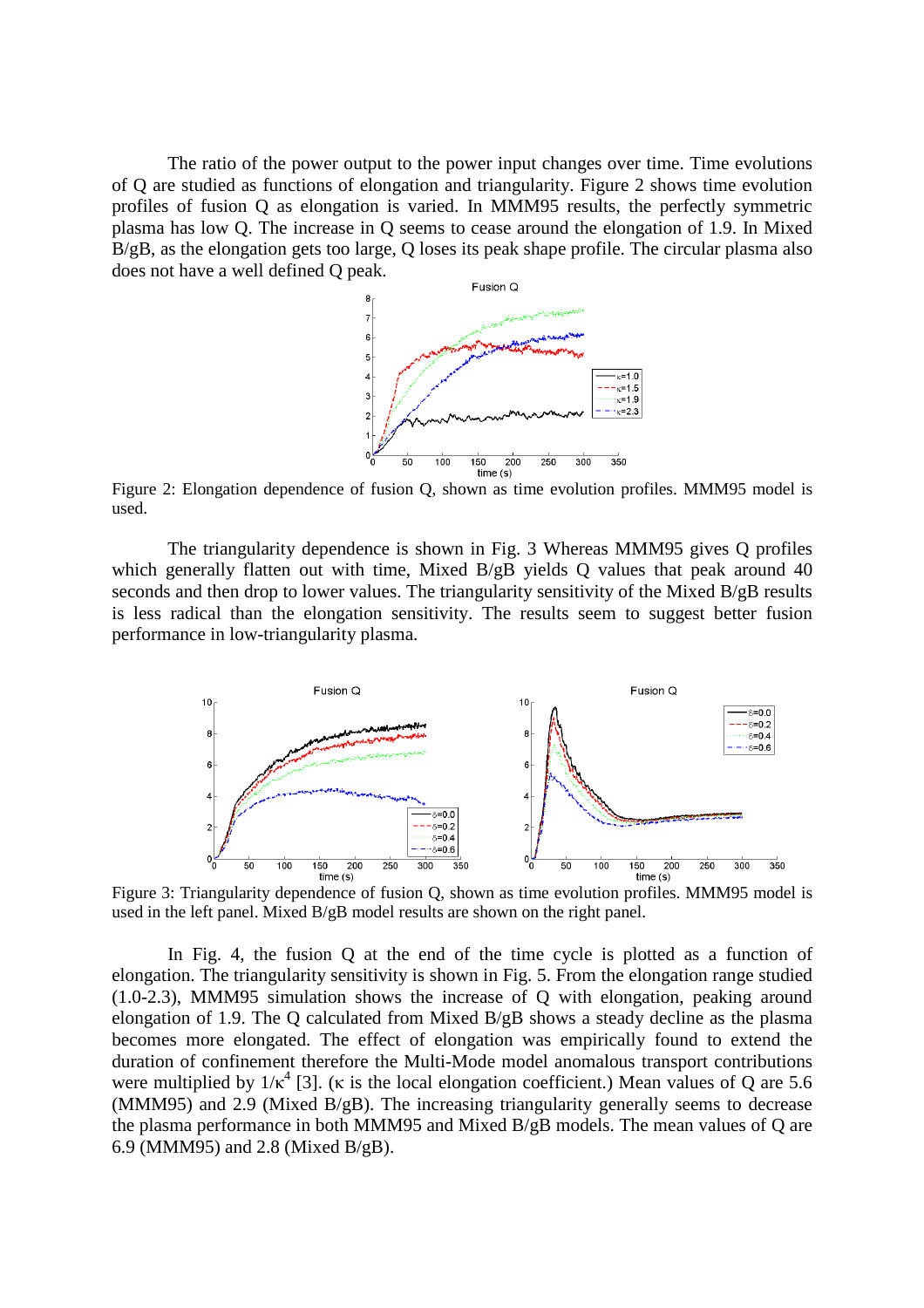

Fig. 4: Elongation dependence of fusion Q at the end of the cycle, computed by the Multi-Mode Model and the Mixed Bohm/gyro-Bohm.



Fig. 5: Triangularity dependence of fusion Q at the end of the cycle, computed by the Multi-Mode Model and the Mixed Bohm/gyro-Bohm.

Transport of particles and their energy is also an important determining factor of plasma performance. Figure 6 shows the ion thermal diffusivity as a function of minor radius at the time 300 sec calculated by MMM95 model. It can be seen that the ion temperature (ITG) and trapped electron mode (TEM) contributions are the dominant contributions to the ion thermal diffusivities. The exception, however, is at the center of the plasma, where the density is highest. In this region, the neoclassical contribution dominates the ion transport. For the electrons, the neoclassical contributions are negligible. The thermal transport from the kinetic ballooning mode is significant in the region between normalized minor radius of 10% to 50%, whereas the resistive ballooning mode is small almost everywhere. In the region from the center of the plasma to the edge of plasma, the resistive ballooning contributions are quite small (less than  $\frac{1}{2}$  m<sup>2</sup>/s) for both the ions and the electrons. For the Mixed B/gB, shown in Fig. 7, the Bohm term dominates the gyro-Bohm term except the very center of the plasma. The electron gyro-Bohm term seems to have higher contributions to the total diffusivity than that of the ion.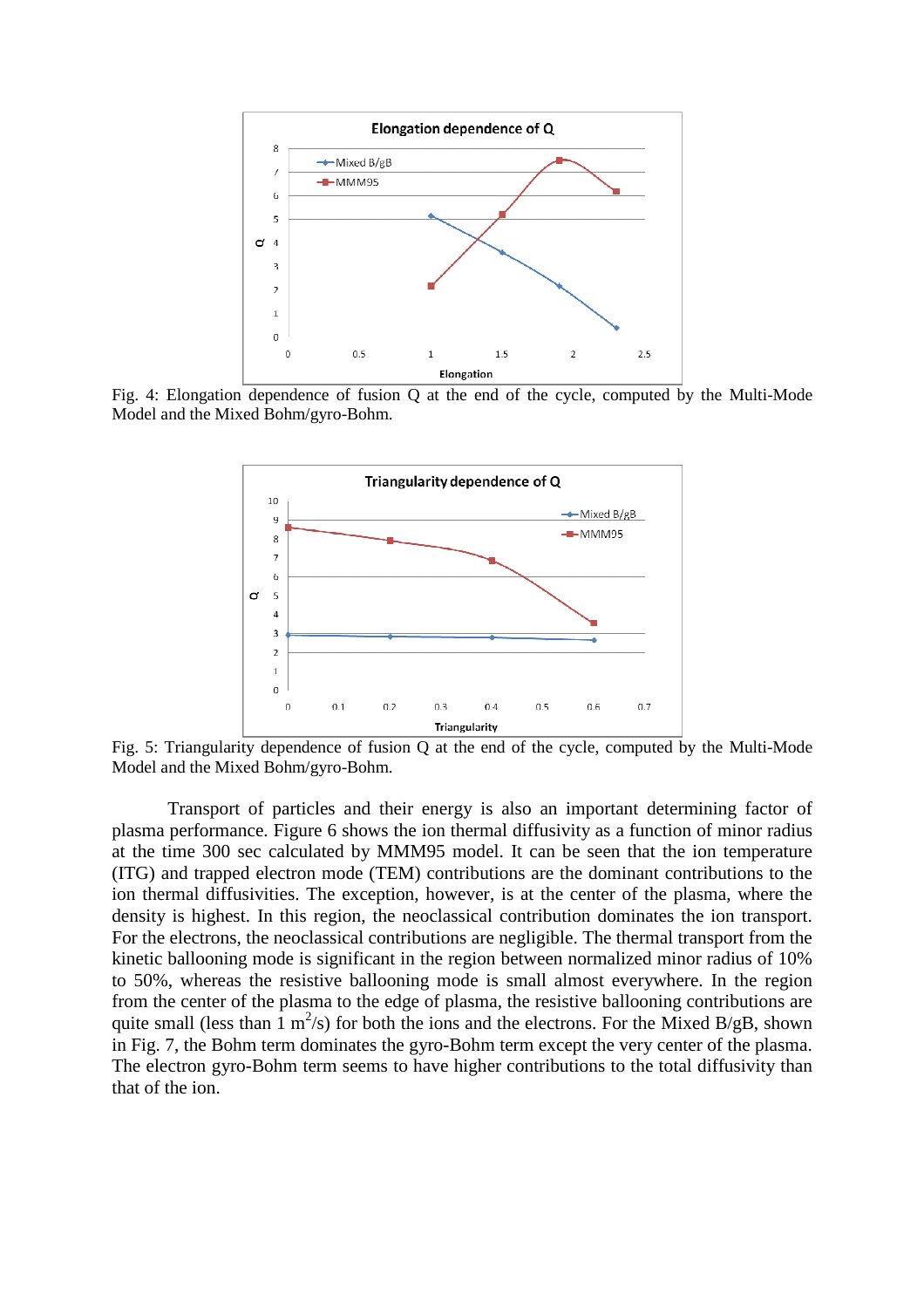

Figure 6: Ion thermal diffusivity and electron diffusivity (in  $m^2/s$ ) plotted as functions of minor radius at 300 sec. The transport is calculated using MMM95 model. The ITG and TEM contributions for the ions are labeled "thiig," kinetic ballooning "thikb", neoclassical "neocl," total "xitot." For the electron the "i" is replaced with "e."



Figure 7: Ion thermal diffusivity and electron diffusivity (in  $m^2/s$ ) plotted as functions of minor radius at 300 sec. The transport is calculated using Mixed B/gB model. For the ion, the Bohm contributions are labeled "Xi\_Bohm," gyro-Bohm "Xi\_gBohm", neoclassical "Xi\_Neo," total "Xi\_Total." For the electron the "i" is replaced with "e."

#### **4. Conclusions**

Self-consistent modeling of ITER has been performed using BALDUR integrated code with Multimode Model and Mixed Bohm/gyro-Bohm used to calculate anomalous transport. Geometry of the plasma is found to affect the performance of the plasma. Fusion Q increases with elongation when MMM95 is used, peaking around elongation of 1.9. Electrons have higher temperature than ions. Higher performance is obtained from MMM95 than from Mixed B/gB. Plasma performance tends to favor plasma with small triangularity. At the current setting, the predicted value of Q is well above 1, satisfying the most basic requirement of burning plasma. Regarding transportation, the Bohm term dominates in Mixed B/gB while ITG and TEM dominate in MMM95. Pedestal temperature seems unsteady for the time period studied. In the future, simulations beyond t=300 s should be investigated.

#### **Acknowledgements**

The authors are grateful to Prof. Arnold H. Kritz and Dr. Glenn Bateman at Lehigh University for their generous support. This work is supported by National Research Council of Thailand (NRCT) and Thailand Toray Science Foundation.